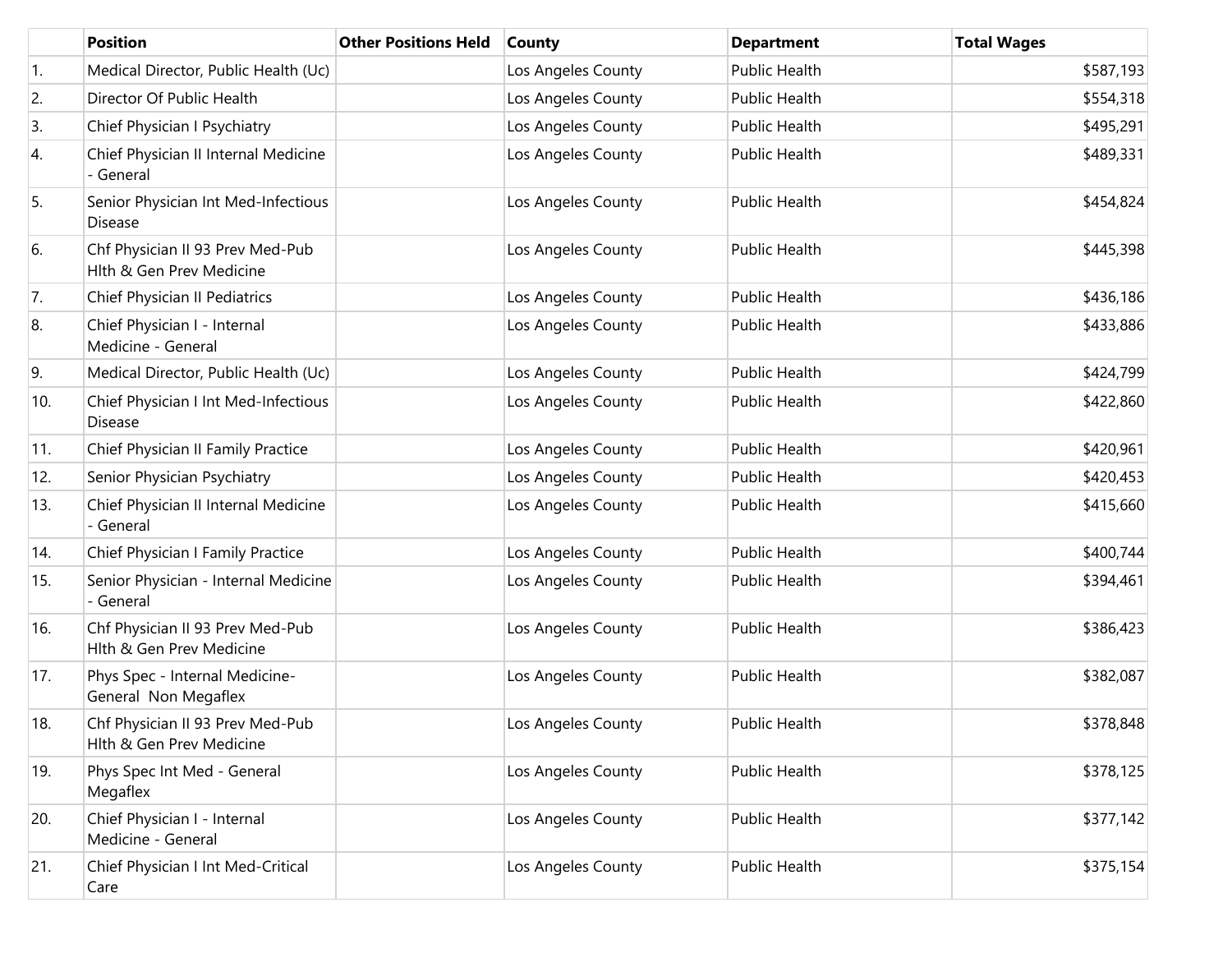| 22. | Senior Physician - Internal Medicine<br>- General               | Los Angeles County | Public Health | \$365,789 |
|-----|-----------------------------------------------------------------|--------------------|---------------|-----------|
| 23. | Chief Physician I - Internal<br>Medicine - General              | Los Angeles County | Public Health | \$364,028 |
| 24. | Phys Spec Int Med - General<br>Megaflex                         | Los Angeles County | Public Health | \$363,413 |
| 25. | Chf Physician I 93 -Prev Med-Public<br>Hlth & Gen Prev Medicine | Los Angeles County | Public Health | \$352,257 |
| 26. | Phys Spec Int Med-Cardiology<br>Non-Invasive Megaflex           | Los Angeles County | Public Health | \$345,291 |
| 27. | Chief Physician I - Internal<br>Medicine - General              | Los Angeles County | Public Health | \$343,049 |
| 28. | Chf Physician I 93 -Prev Med-Public<br>Hlth & Gen Prev Medicine | Los Angeles County | Public Health | \$339,181 |
| 29. | Sr Physician 93 Prev Med-Public<br>Hlth & Gen Prev Medicine     | Los Angeles County | Public Health | \$338,906 |
| 30. | Phys Spec Int Med - General<br>Megaflex                         | Los Angeles County | Public Health | \$338,644 |
| 31. | Chief Physician I Pediatrics                                    | Los Angeles County | Public Health | \$336,088 |
| 32. | Phys Spec Int Med - General<br>Megaflex                         | Los Angeles County | Public Health | \$335,191 |
| 33. | Phys Spec Int Med - General<br>Megaflex                         | Los Angeles County | Public Health | \$329,193 |
| 34. | Phys Spec Family Practice Megaflex                              | Los Angeles County | Public Health | \$327,376 |
| 35. | Phys Spec Int Med - General<br>Megaflex                         | Los Angeles County | Public Health | \$324,517 |
| 36. | Phys Spec Mf 93 Prev Med-Public<br>Hlth & Gen Prev Medicine-Mf  | Los Angeles County | Public Health | \$321,833 |
| 37. | Senior Physician Pediatrics                                     | Los Angeles County | Public Health | \$320,719 |
| 38. | Phys Spec Mf 93 Prev Med-Public<br>Hlth & Gen Prev Medicine-Mf  | Los Angeles County | Public Health | \$318,587 |
| 39. | Phys Spec Int Med - General<br>Megaflex                         | Los Angeles County | Public Health | \$313,274 |
| 40. | Phys Spec - Internal Medicine-<br>General Non Megaflex          | Los Angeles County | Public Health | \$312,394 |
| 41. | Phys Spec Psychiatry Non Megaflex                               | Los Angeles County | Public Health | \$305,094 |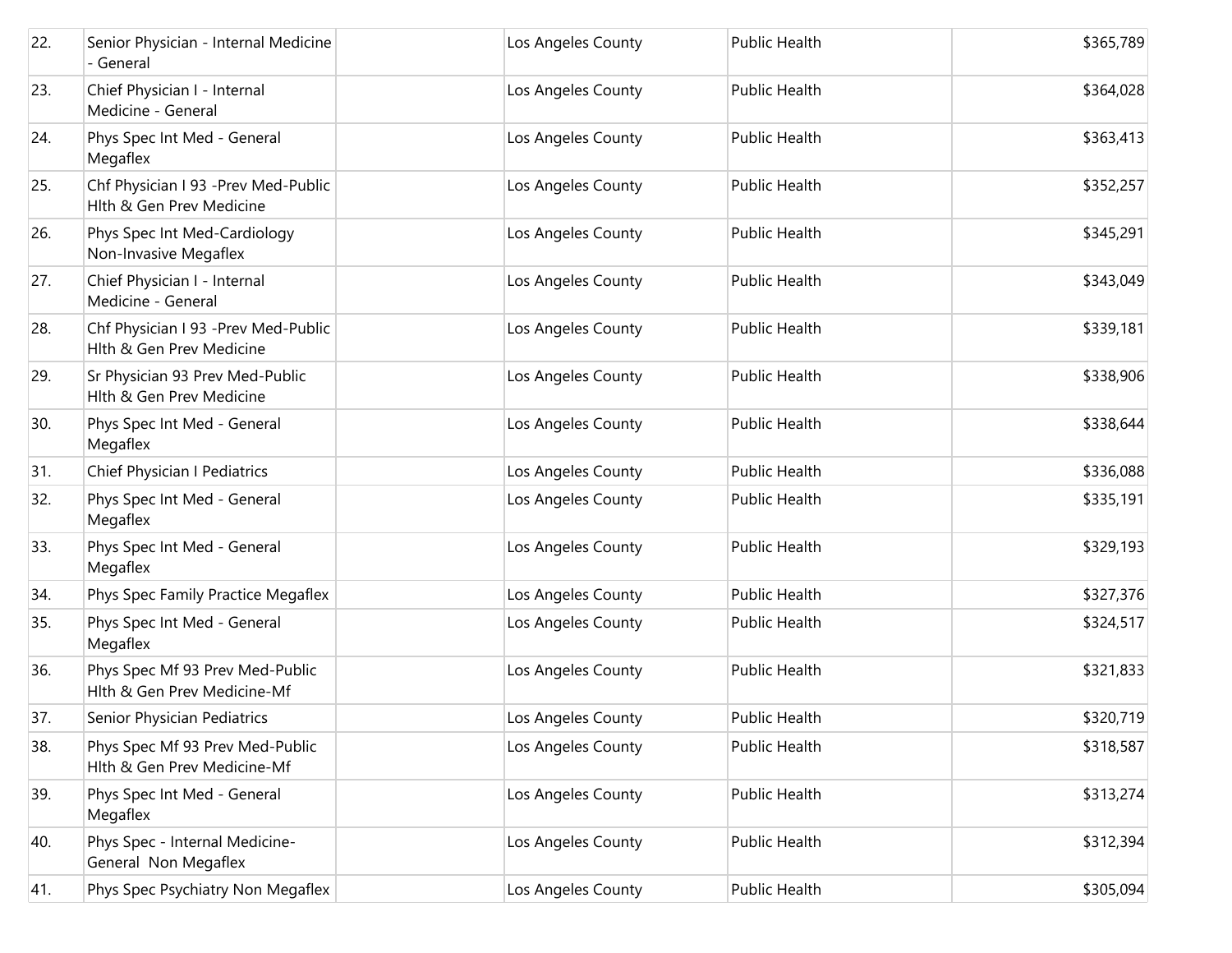| 42. | Phys Spec - Internal Medicine-<br>General Non Megaflex         |                                      | Los Angeles County | Public Health        | \$303,286 |
|-----|----------------------------------------------------------------|--------------------------------------|--------------------|----------------------|-----------|
| 43. | Phys Spec Pediatrics Non Megaflex                              |                                      | Los Angeles County | <b>Public Health</b> | \$288,642 |
| 44. | Phys Spec - Internal Medicine-<br>General Non Megaflex         |                                      | Los Angeles County | Public Health        | \$285,945 |
| 45. | Phys Spec Family Practice Non<br>Megaflex                      |                                      | Los Angeles County | Public Health        | \$284,041 |
| 46. | Senior Information Systems Analyst                             |                                      | Los Angeles County | <b>Public Health</b> | \$283,923 |
| 47. | Phys Spec Pediatrics Megaflex                                  |                                      | Los Angeles County | Public Health        | \$283,433 |
| 48. | Phys Spec Pediatrics Non Megaflex                              |                                      | Los Angeles County | Public Health        | \$277,438 |
| 49. | Chief Physician I Pediatrics                                   |                                      | Los Angeles County | Public Health        | \$276,694 |
| 50. | Phys Spec Int Med-Infectious<br>Disease Non Megaflex           |                                      | Los Angeles County | Public Health        | \$276,141 |
| 51. | Chief Physician I - Internal<br>Medicine - General             |                                      | Los Angeles County | Public Health        | \$275,914 |
| 52. | Dental Director II                                             |                                      | Los Angeles County | <b>Public Health</b> | \$273,177 |
| 53. | Sr Physician 93 Prev Med-Public<br>Hlth & Gen Prev Medicine    |                                      | Los Angeles County | Public Health        | \$268,149 |
| 54. | Phys Spec Mf 93 Prev Med-Public<br>Hlth & Gen Prev Medicine-Mf |                                      | Los Angeles County | <b>Public Health</b> | \$267,682 |
| 55. | Deputy Director, Public Health (Uc)                            |                                      | Los Angeles County | Public Health        | \$262,774 |
| 56. | Senior Physician Pediatrics                                    | Relief Physician 75<br>Pediatrics    | Los Angeles County | Public Health        | \$260,191 |
| 57. | Phys Spec Pediatrics Non Megaflex                              |                                      | Los Angeles County | Public Health        | \$256,738 |
| 58. | Phys Spec Family Practice Non<br>Megaflex                      |                                      | Los Angeles County | Public Health        | \$255,351 |
| 59. | Phys Spec Pediatrics Non Megaflex                              | Phys Spec Pediatrics<br>Non Megaflex | Los Angeles County | Public Health        | \$254,614 |
| 60. | Chief Veterinarian                                             |                                      | Los Angeles County | Public Health        | \$254,106 |
| 61. | Phys Spec Pediatrics Non Megaflex                              |                                      | Los Angeles County | Public Health        | \$250,948 |
| 62. | Phys Spec - Internal Medicine-<br>General Non Megaflex         |                                      | Los Angeles County | Public Health        | \$244,192 |
| 63. | Phys Spec Pediatrics Non Megaflex                              |                                      | Los Angeles County | Public Health        | \$242,345 |
| 64. | Public Health Nurse                                            |                                      | Los Angeles County | Public Health        | \$242,294 |
| 65. | Program Specialist, Phn                                        | <b>Relief Nurse</b>                  | Los Angeles County | Public Health        | \$241,685 |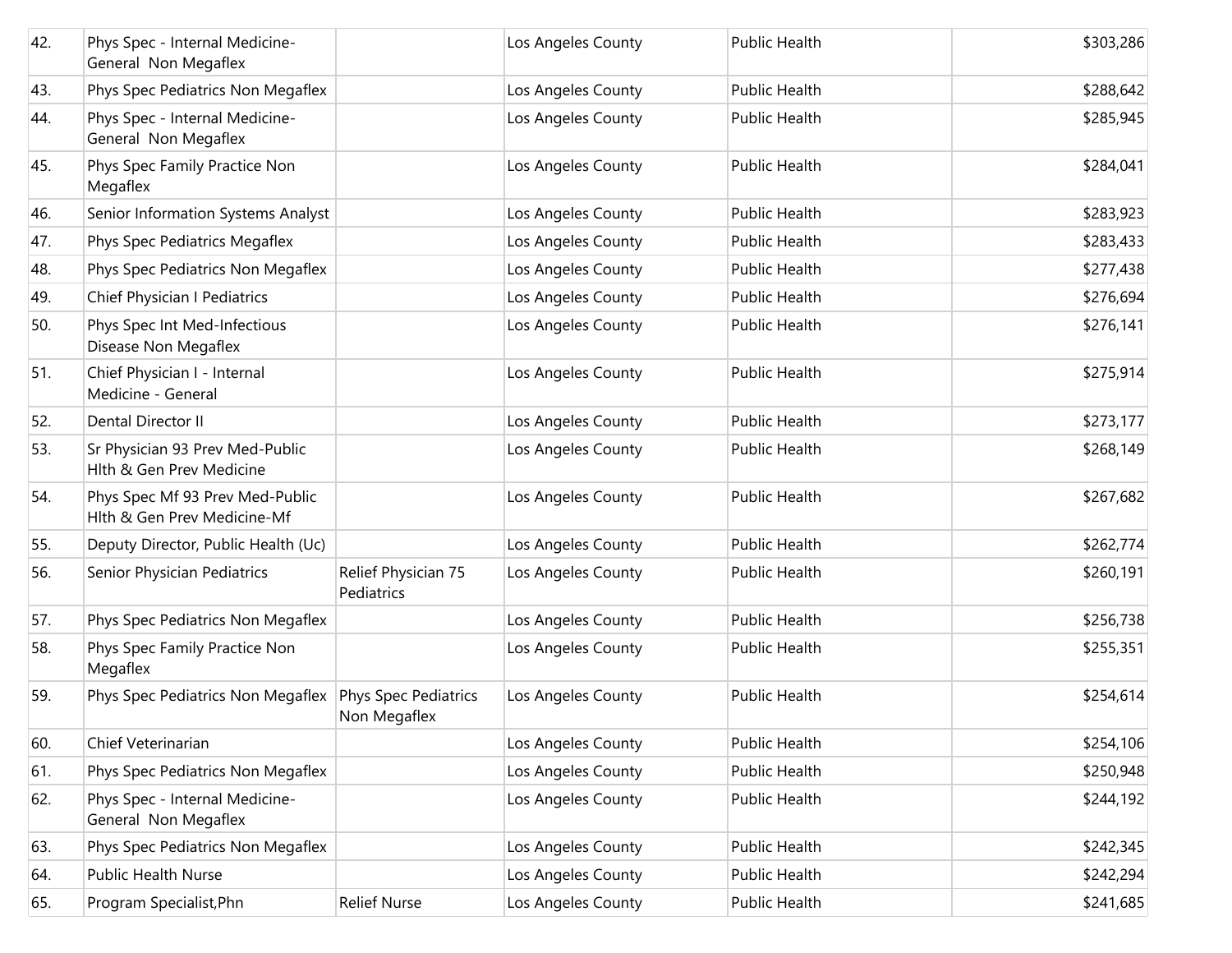| 66. | Phys Spec Family Practice Non<br>Megaflex                      |                     | Los Angeles County | Public Health        | \$241,179 |
|-----|----------------------------------------------------------------|---------------------|--------------------|----------------------|-----------|
| 67. | Phys Spec Pediatrics Non Megaflex                              |                     | Los Angeles County | Public Health        | \$240,610 |
| 68. | <b>Supervising Clinic Nurse I</b>                              | <b>Relief Nurse</b> | Los Angeles County | Public Health        | \$239,718 |
| 69. | Phys Spec - Internal Medicine-<br>General Non Megaflex         |                     | Los Angeles County | Public Health        | \$237,035 |
| 70. | Nursing Director, Administration                               |                     | Los Angeles County | <b>Public Health</b> | \$236,332 |
| 71. | Health Program Manager III                                     |                     | Los Angeles County | Public Health        | \$235,977 |
| 72. | Public Health Nursing Supervisor                               |                     | Los Angeles County | Public Health        | \$234,039 |
| 73. | Phys Spec Mf 93 Prev Med-Public<br>Hlth & Gen Prev Medicine-Mf |                     | Los Angeles County | Public Health        | \$232,841 |
| 74. | <b>Public Health Nurse</b>                                     |                     | Los Angeles County | Public Health        | \$228,980 |
| 75. | Health Program Manager III                                     |                     | Los Angeles County | Public Health        | \$228,069 |
| 76. | Chief Environmental Health<br>Specialist                       |                     | Los Angeles County | Public Health        | \$222,529 |
| 77. | Administrative Services Division<br>Manager                    |                     | Los Angeles County | <b>Public Health</b> | \$221,669 |
| 78. | <b>Environmental Health Deputy</b>                             |                     | Los Angeles County | Public Health        | \$221,492 |
| 79. | <b>Clinical Nursing Director I</b>                             |                     | Los Angeles County | Public Health        | \$220,365 |
| 80. | Nursing Director, Administration                               |                     | Los Angeles County | Public Health        | \$219,131 |
| 81. | Health Program Manager III                                     |                     | Los Angeles County | Public Health        | \$218,797 |
| 82. | Senior Veterinarian                                            |                     | Los Angeles County | Public Health        | \$217,776 |
| 83. | Veterinarian (Megaflex)                                        |                     | Los Angeles County | Public Health        | \$217,447 |
| 84. | Phys Spec - Internal Medicine-<br>General Non Megaflex         |                     | Los Angeles County | Public Health        | \$216,791 |
| 85. | Registered Nurse III                                           |                     | Los Angeles County | Public Health        | \$216,081 |
| 86. | Departmental Chief Information<br>Officer II                   |                     | Los Angeles County | Public Health        | \$215,370 |
| 87. | Health Facilities Consultant, Pharm                            |                     | Los Angeles County | Public Health        | \$211,493 |
| 88. | Pharmacy Services Chief II                                     |                     | Los Angeles County | Public Health        | \$210,460 |
| 89. | Nurse Manager                                                  |                     | Los Angeles County | Public Health        | \$209,655 |
| 90. | Nurse Manager                                                  |                     | Los Angeles County | Public Health        | \$208,968 |
| 91. | Departmental Finance Manager III                               |                     | Los Angeles County | Public Health        | \$208,222 |
| 92. | Phys Spec Pediatrics Non Megaflex                              |                     | Los Angeles County | Public Health        | \$208,102 |